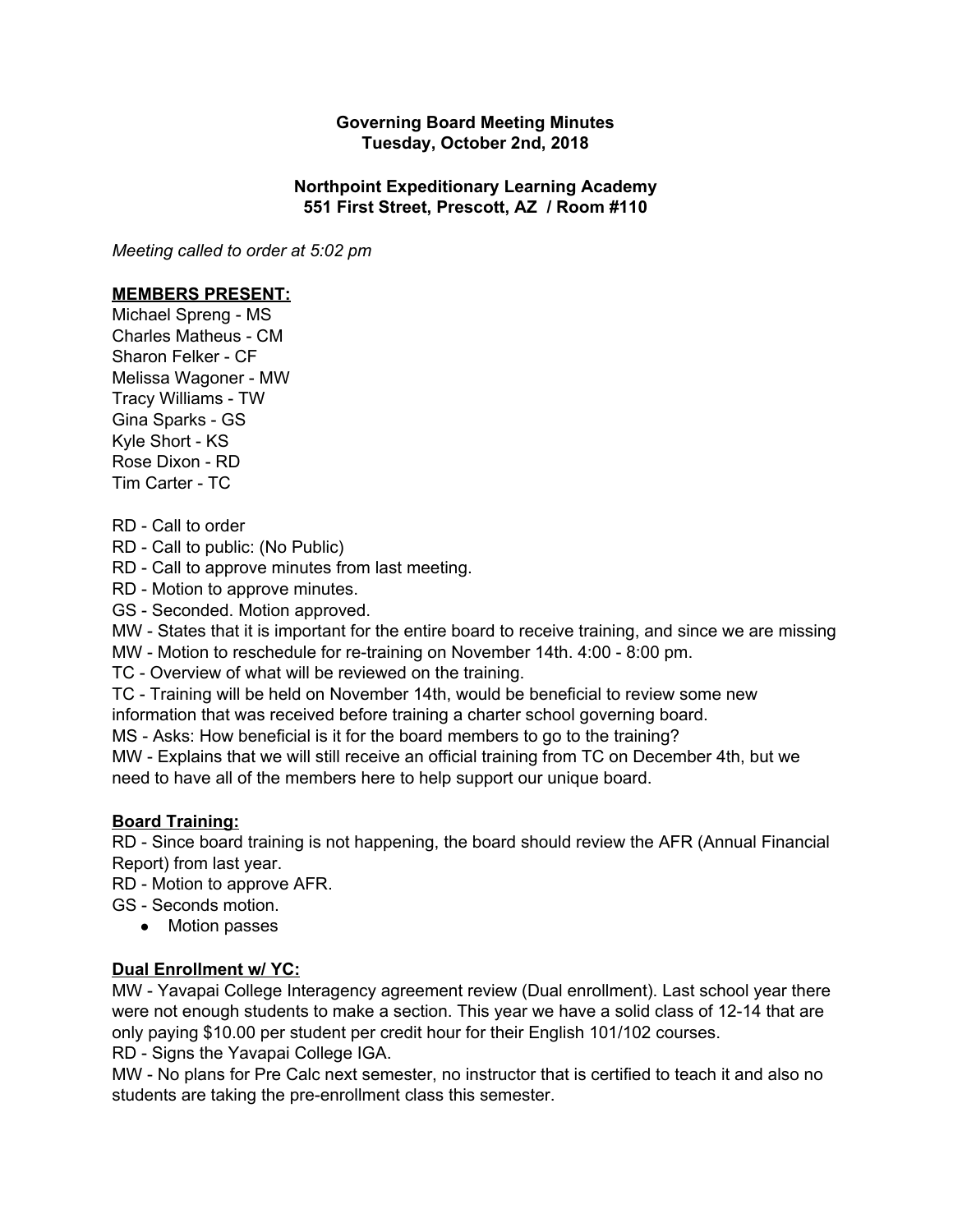# **Staff: Non Voting Members**

MW - Gives clarity on why staff members are not able to be voting members. GS - Motion to include NCAT update into agenda for each board meeting. RD - Will include NCAT at the end since it is not on the agenda.

# **Middle School Update:**

TW - Middle School is progressing well through the first quarter, they are coming up on SLC's (Student Led Conferences). Because of their scheduling they will miss spirit week with the high school, may schedule some other kind of events to promote school spirit in place of participating with high school. Staff is still developing their intervention and discipline policies, how to manage the student behavior while staying within school culture and ideals. Some students are feeling the pressure since they can not get away with minor behavioral infractions due to the small school population in the middle school. Staff is attempting to reinforce school culture to be courageous, make good choices, and to "be a Raven". Academics are good so far, staff has implemented some tutoring times for those students who they have identified as not being successful. The growth and development of the staff and students is progressing and the overall status is positive.

RD - Are intensives run the same way as high school? What is available and how are they able to sign up for the classes that they are interested in?

TW - Intensives sign ups are run the same way as for specials. Specials are run per quarter, and the students are able to sign up for what they are most interested in. Intensive scheduling will be run during the same week as spirit week for high school, but only 2 hours in the afternoon for each day. Staff is still coming up with the courses that they will offer. There is a newsletter that highlights upcoming specials and intensives.

GS - Asks for an explanation of what intensives are for the MS.

TW - While they are different from the HS, the general idea is that the staff would be able to come up with a topic that they would like to teach that is outside of the normal topics that they teach.

TW - FW Fridays have been going well, want to work with TEI in the future.

## **High School Update:**

MW - End of first quarter is where reality hits for a lot of students. The population has lost 6 students in the past few weeks, but is not of concern since we are well over our numbers. Most of them left due to academic stress, and the realization that they were not succeeding. Almost at the end of first quarter, SLC's are scheduled for the end of this week. Fieldwork is coming up for 9/12 and 10/11 grades the two weeks after Fall Break. MW just received a training on AdvancedEd, feeling better about the upcoming review for our own school. 98/168 students have not received a single CCV for the first quarter, which is very positive and they all received a dress down day for this coming Thursday, 10/4/18.

NCAT Update: